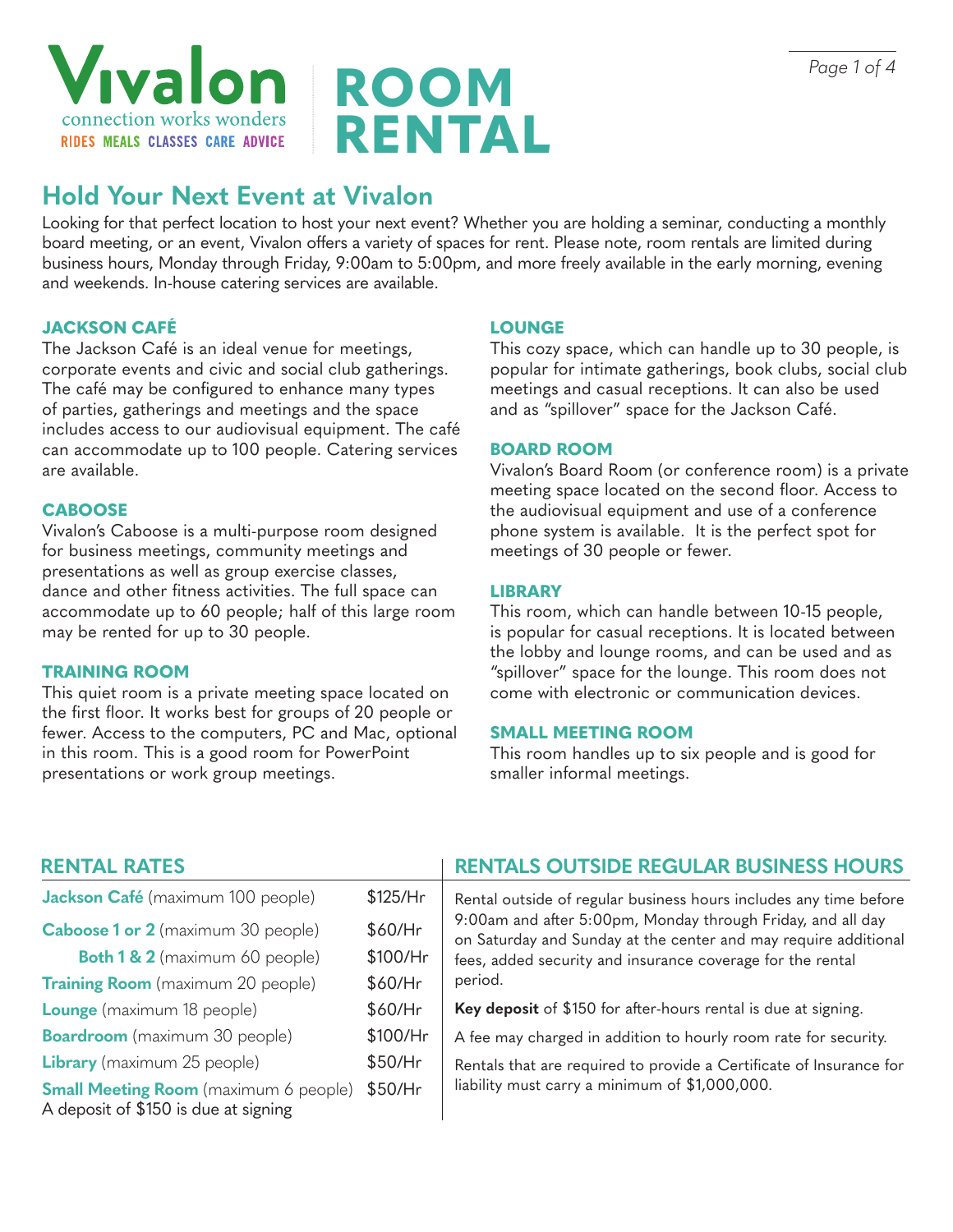



|                                | Name of Organization entry the contract of the contract of Organization entry the contract of the contract of the contract of the contract of the contract of the contract of the contract of the contract of the contract of |
|--------------------------------|-------------------------------------------------------------------------------------------------------------------------------------------------------------------------------------------------------------------------------|
|                                |                                                                                                                                                                                                                               |
|                                |                                                                                                                                                                                                                               |
|                                |                                                                                                                                                                                                                               |
|                                |                                                                                                                                                                                                                               |
|                                |                                                                                                                                                                                                                               |
|                                |                                                                                                                                                                                                                               |
|                                |                                                                                                                                                                                                                               |
|                                |                                                                                                                                                                                                                               |
|                                |                                                                                                                                                                                                                               |
|                                | Phone                                                                                                                                                                                                                         |
|                                |                                                                                                                                                                                                                               |
|                                |                                                                                                                                                                                                                               |
|                                |                                                                                                                                                                                                                               |
|                                |                                                                                                                                                                                                                               |
| Start Set-up Time ____________ |                                                                                                                                                                                                                               |
|                                |                                                                                                                                                                                                                               |
|                                |                                                                                                                                                                                                                               |
|                                | Will Food be Served? □ Yes □ No Do You Need Catering? □ Yes □ No                                                                                                                                                              |
|                                |                                                                                                                                                                                                                               |
|                                |                                                                                                                                                                                                                               |
|                                |                                                                                                                                                                                                                               |
|                                |                                                                                                                                                                                                                               |
|                                |                                                                                                                                                                                                                               |
|                                |                                                                                                                                                                                                                               |

Page 2 of 4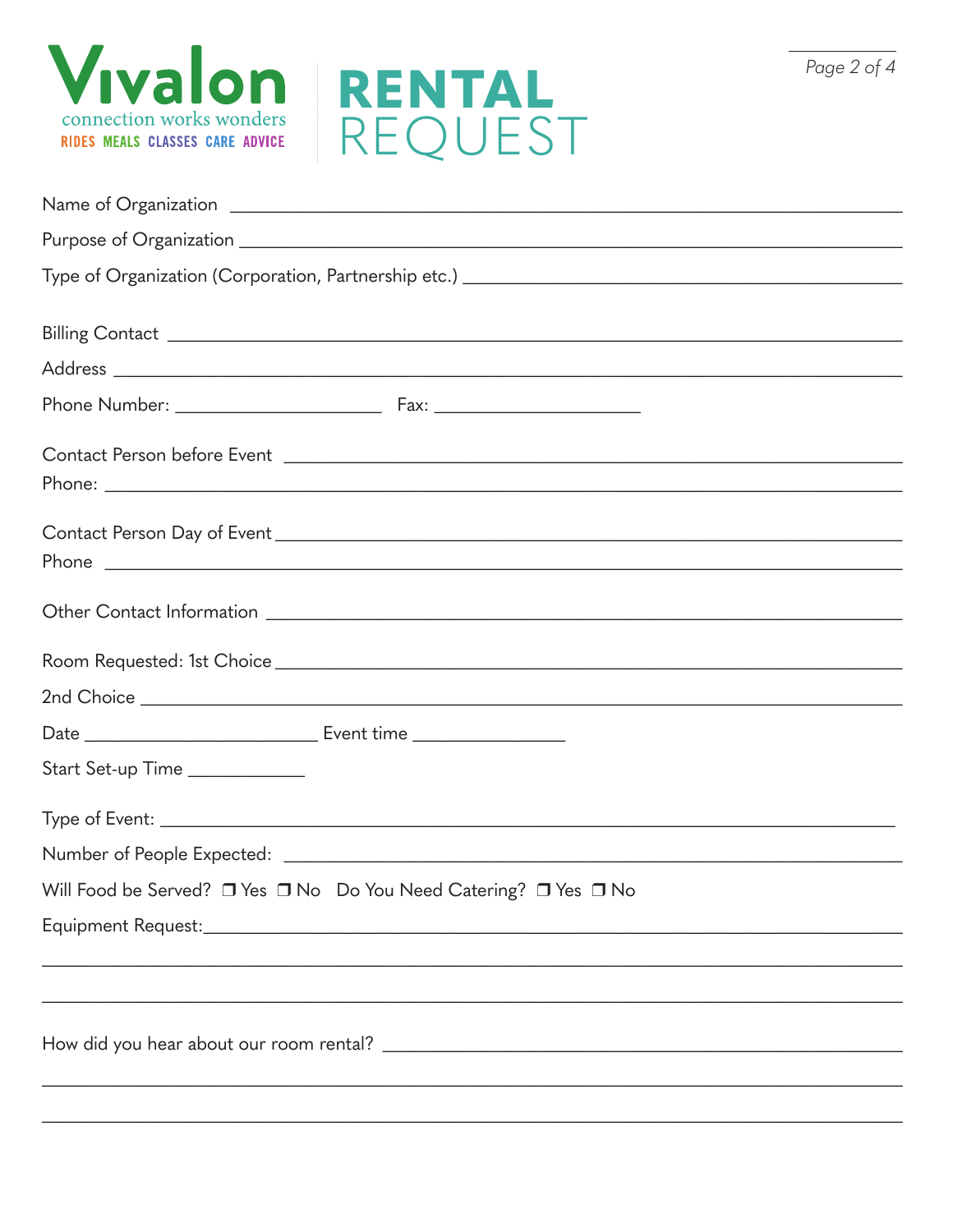



This Agreement is between Marin Senior Coordinating Council Incorporated (d.b.a. Vivalon)

(Owner) and (Renter) for the rental of  $\overline{\phantom{a}}$  (Room), Rate per hour  $\overline{\phantom{a}}$ 

Other fees \$ \_\_\_\_\_\_\_\_\_ according to the terms stipulated in the attached Rental Information Form.

If this agreement is for a one time rental, the rent is due when this agreement is signed. If the agreement is to be ongoing the rent is due ten days after being invoiced by Vivalon.

If agreement is ongoing, Renter agrees to give Owner five days notice when they will not meet on a scheduled day. If no notice is given, Renter will be charged for the day.

Renter agrees to leave the Room clean when they are finished. An additional fee may be charged if it is necessary for Owner to do further cleaning.

Owner shall not be liable to Renter, and Renter hereby waives all claims against Owner, for any injury or damage to any person or property on or about the premises by or from any cause whatsoever, excepting injury or damage to Renter resulting from acts of omissions of Owner. Renter agrees to indemnify and hold Owner harmless from and defend Owner against any and all claims or liability for any injury or damage to any person or property occurring in, on or about the premises or any part of the premises, excepting any damage or injury caused in whole or in part by the act or omission of any duty by Owner.

If applicable, renter agrees to provide Owner with a certificate of insurance evidencing Comprehensive General Liability Insurance coverage in the minimum amount of \$1,000,000 combined single limit, including coverage for bodily injury, personal injury, property damage, and contractual liability. All policies will be endorsed to name Marin Senior Coordinating Council Incorporated as an additional insured and shall not be canceled until after ten (10) days prior written notice to Owner.

\_\_\_\_\_\_\_\_\_\_\_\_\_\_\_\_\_\_\_\_\_\_\_\_\_\_\_\_\_\_\_\_\_\_\_\_\_\_\_\_\_\_\_\_\_\_\_\_\_\_\_\_\_\_\_\_\_\_\_\_\_\_\_\_\_\_\_\_\_\_\_\_\_\_\_\_\_\_\_\_\_\_\_\_\_\_\_\_\_\_\_\_\_\_\_\_

\_\_\_\_\_\_\_\_\_\_\_\_\_\_\_\_\_\_\_\_\_\_\_\_\_\_\_\_\_\_\_\_\_\_\_\_\_\_\_\_\_\_\_\_\_\_\_\_\_\_\_\_\_\_\_\_\_\_\_\_\_\_\_\_\_\_\_\_\_\_\_\_\_\_\_\_\_\_\_\_\_\_\_\_\_\_\_\_\_\_\_\_\_\_\_\_

Renter Signature & Title **Example 20** Date

Owner Signature & Title **Date** Date

*Page 3 of 4*